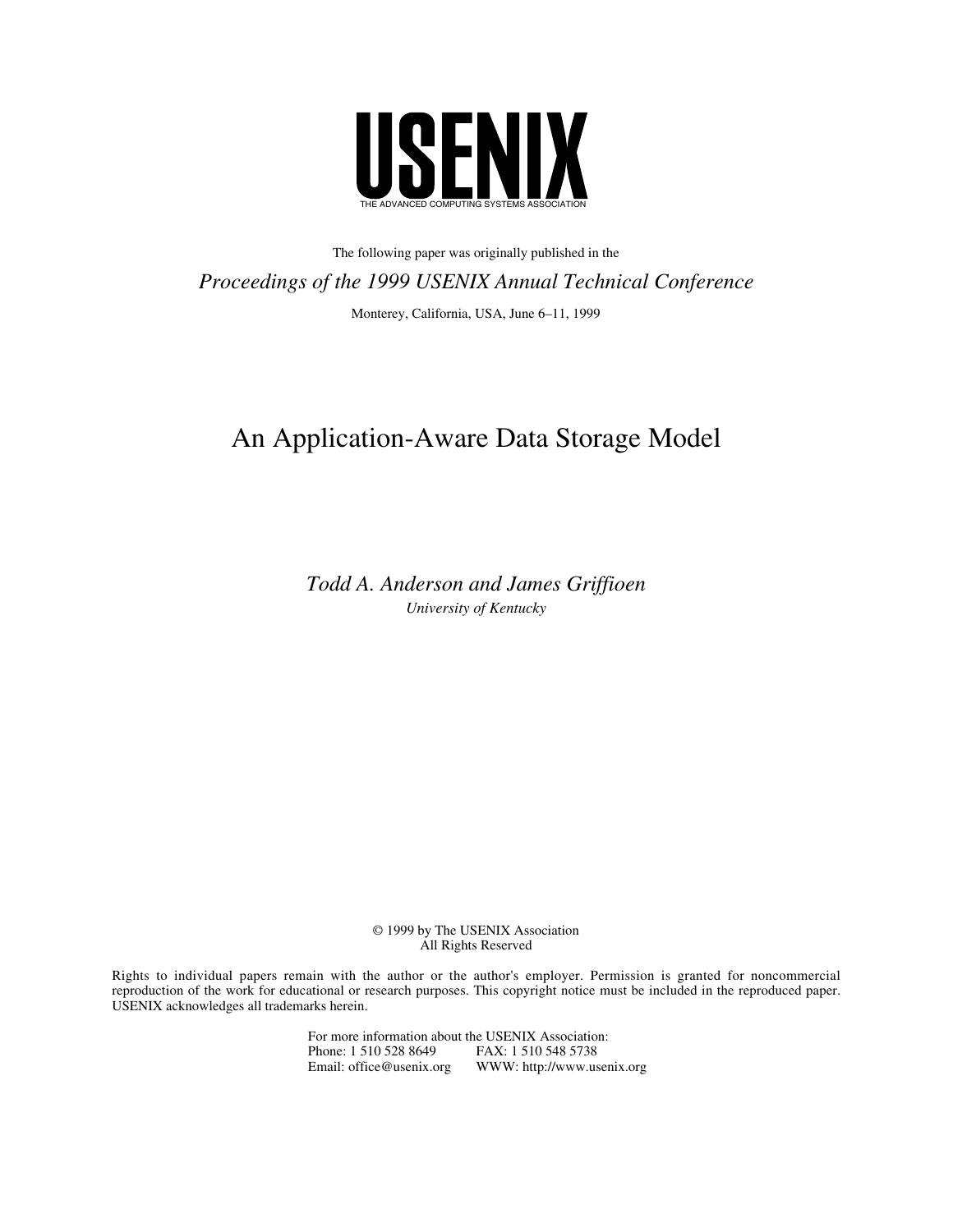### An Application-Aware Data Storage Model

Todd A. Anderson, James Griffioen Department of Computer Science University of Kentucky

### Abstract

We describe a new application-controlled file persistence model in which applications select the desired stability from a range of persistence guarantees. This new abstraction extends conventional abstractions by allowing applications to specify a file's volatility and methods for automatic reconstruction in case of loss. The model allows applications, particularly oneswith weak persistence requirements, to leverage the memory space of other machines to improve their performance. An automated (filenamematching) interface permits legacy applications to take advantage of the variable persistence guarantees without being modied. Our prototype implementation shows signicant speed-ups, in some cases more than an order of magnitude over conventional network file systems such as NFS version 3.

#### $\mathbf 1$ 1 Introduction and the control of the control of the control of the control of the control of the control of t

In recent years, workstations and personal computers have become extremely powerful and have seen impressive increases in storage capacities. The cost effectiveness of these systems combined with emerging high-speed network technologies have led to local and intra-area networks of workstations with tens of gigabytes of memory storage and hundreds of gigabytes of disk storage. Studies show that the aggregate capacity and processing power of these systems are grossly underutilized. Acharya and others [1] discovered that, on average, 60% to 80% of <sup>a</sup> net-work's workstations are idle at any point and 20% to 70% of workstations are always available. Once a workstation has been idle 5 minutes, it will remain idle for an average of 40 to 90 minutes, implying that idle machines can be selected with high confidence that they will remain idle.

While aggregate processing power has grown

sharply, applications have seen only modest performance improvements [21]. This is due in large part to the historic reliance of le systems on disk-based storage, characterized by slow access times. Moreover, the performance gap between disks and memory/remote memory is increasing. Several file system designs have noted the growing gap and have proposed ways to improve le system performance. Local client caching is a well-known technique to improve read times. More recent cooperative caching systems [10,13, 23] have extended the caching model to use memory of other workstations in thesystem to improve the cache hit rate. Systems such as xFS [3] have improved write performance by striping data across the aggregate disk capacity of the system. Other approaches are described in Section 8.

Our goal is to shrink the gap between file system performance and rapidly improving hardware performance by introducing a new file system abstraction that can capitalize on the large aggregate idle resources of current distributed systems. We extend past approaches by allowing the application to control the tradeoff between persistence and performance.

# Derby

In our previous work, we investigated a new file system design called Derby [15, 14] that used idle remote memory for both read and write traffic. Reads and writes occurred at remote memory speeds while providing the disk persistence necessary for database transaction-oriented storage. Derby assumes a small fraction of the workstations were equipped with uninterruptable power supplies (Workstations with UPS or WUPS). The system operates as follows. All active data resides in memory. Read requests that cannot be satisfied from the local cache use a dynamic address table lookup to find the idle machine that holds the data. The request is sent to a server process on the remote machine that returns the data from its memory. Write requests occur in asimilar

This work supported in part by NSF grant numbers CCR-9309176, CDA-9320179, CDA-9502645 and DARPA grant number DAAH04-96-1-0327.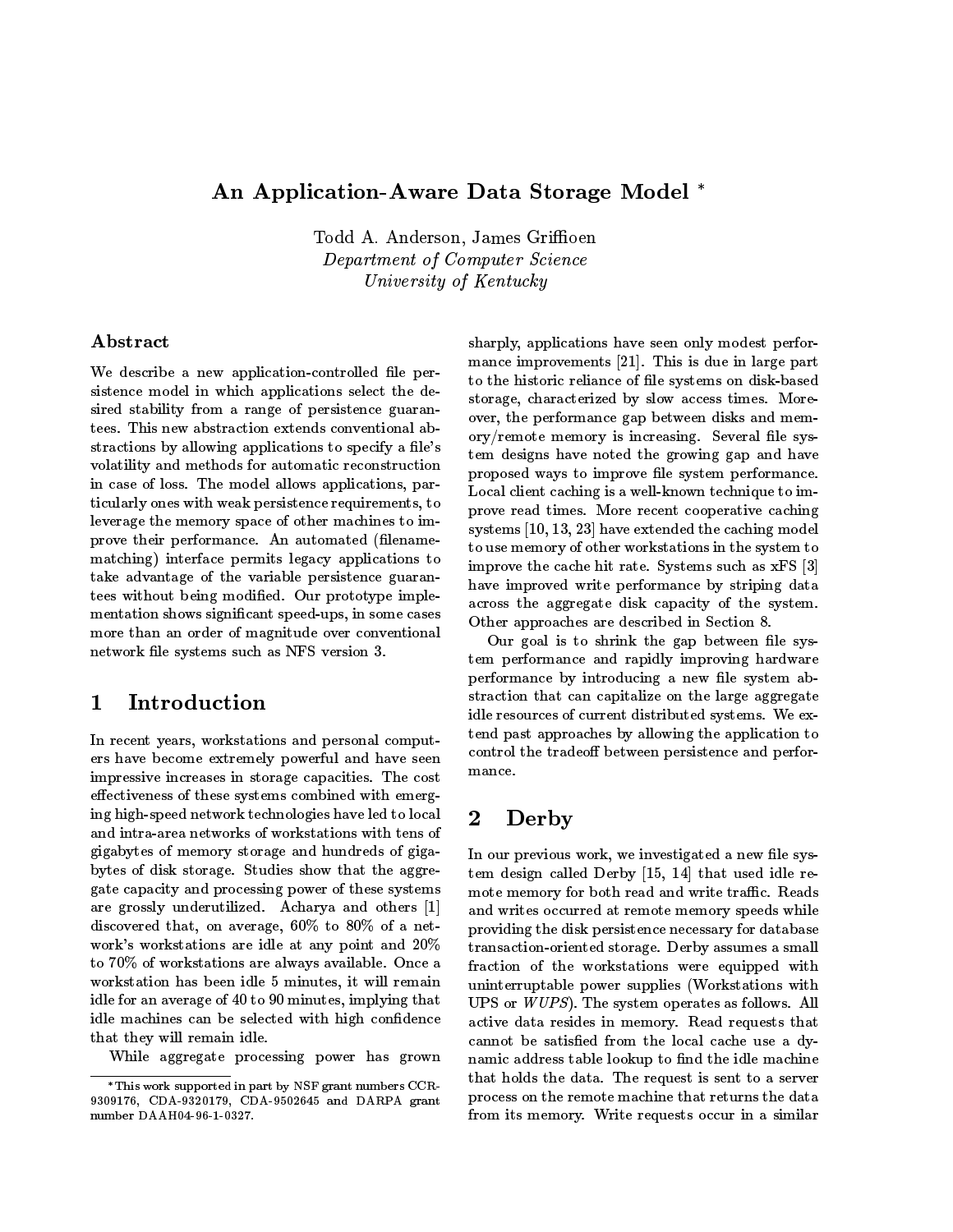manner but also send the written/modified data to one or more WUPS machines. The data is held temporarily in WUPS memory until the server process asynchronously writes the data to disk and informs the WUPS that the newly written data can be removed. By using WUPS for short-term persistence and disks for long-term persistence, Derby achieves disk persistence at remote memory speeds.

The advantage of Derby and similar main memory storage systems [18, 17, 24] is the ability to achieve traditional disk persistence at memoryspeeds. However, disk persistence comes at a price. Such systems require special purpose hardware such as NVRAM or uninterruptable power supplies. In Derby, disk persistence increases the communication overhead between clients, servers, and WUPS servers. In addition, the disk system poses a potential bottleneck because all write traffic (including small, frequent operations such as file creation, deletion, and other metadata changes) hits the disk. Note that past file system analysis shows average file lifetimes to be quite short  $(80\% \text{ of files and } 50\%)$ of bytes last less than 10 minutes [4]). Thus, many files are likely to be written to cache and disk, read from the cache, and deleted, without ever being read directly from disk. This unnecessarily consumes CPU, bus, memory, disk bandwidth, and network resources in a distributed file system.

### 3 **Enhancing Derby** on the file served in the file served on the file served in the file served on the file served on the file served on the file served on the file served on the file served on the file served on the file se

Given the overhead and performance drawbacks associated with disk persistence, a file system that offers multiple persistence guarantees rather than a "one-size-fits-all model" has several potential ben-Consider the Unix Temporary File Sys- $_{\rm e fits.}$ tem (tmpfs) which stores data in the high-speed (volatile) memory of the local machine and never writes the data to disk. Despite the potential for data loss, many applications are willing to take that chance in exchange for fast file access. Unfortunately, to use tmpfs, users must know where the tmpfs file system is mounted (assuming it is mounted) and must selectively place their temporary files in the tmpfs portion of the directory structure. This also forces logically related files with different persistence requirements to be stored in different places. As another example, local file systems often delay writes to disk to improve performance. In this case, all data eventually hits the disk, but recently written data may be lost, often to the surprise and dismay of the user. We conclude that applications are often willing to trade persistence for performance and that a one-size-fits-all persistence model will be suboptimal for most applications. In this paper, we develop a new file system that supports a *per-file, selectable-persistence* model.

 $\rm Our$  analysis shows that the majority of data written to the file system can tolerate a persistence level between tmpfs and disk persistence. Note, this does not mean \the data will be lost" but rather that we will accept a slightly higher probability of loss in exchange for better performance. For example, web-browser cache files can be lost without ill effect. Locally generated object files  $(.o's)$  and output files from word processing and typesetting applications can be easily regenerated or replaced. Likewise, whether adding to or extracting from an archive file (for example, tar or zip), the resultant file(s) can be recreated as long as the original file(s) survive. Even files initially retrieved by HTTP or FTP, if lost, usually can be re-downloaded. Certainly, there are exceptions to the above generalizations and so a per-le persistence model is necessary to provide the correct persistence for atypical files.

To quantify the amount of file data that can take advantage of a selectable persistence abstraction, we snooped NFS traffic on our computer science networks. The trace was conducted for 3 days and recorded all NFS traffic sent to our 5 file server machines running Solaris 2.6. All user accounts reside on the file servers as is typical of many distributed The majority of activity consisted of reading mail, browsing the web (browser cache files), editing/word-processing/typesetting, compiling, and archiving (for example, tar and gzip). We recorded the names of all files opened for writing and the number of bytes written to each file. We then classified files as requiring disk persistence or weak persistence (something less than disk persistence). If there was any doubt as to the persistence required by a file, we erred on the side of caution and classified the file as requiring disk persistence stability. Note that the amount of weakly persistent data would be higher had traffic to /tmp been captured as part of this trace. The results of the study are reported in Table 1.

| File Type        | $\#$ of files | $\#$ of bytes         |
|------------------|---------------|-----------------------|
| Weak persistence | 24477(75%)    | $4,410,711,305$ (97%) |
| Disk persistence | 8165(25%)     | 116,717,201(3%)       |

Table 1: Number of files/bytes written or modified.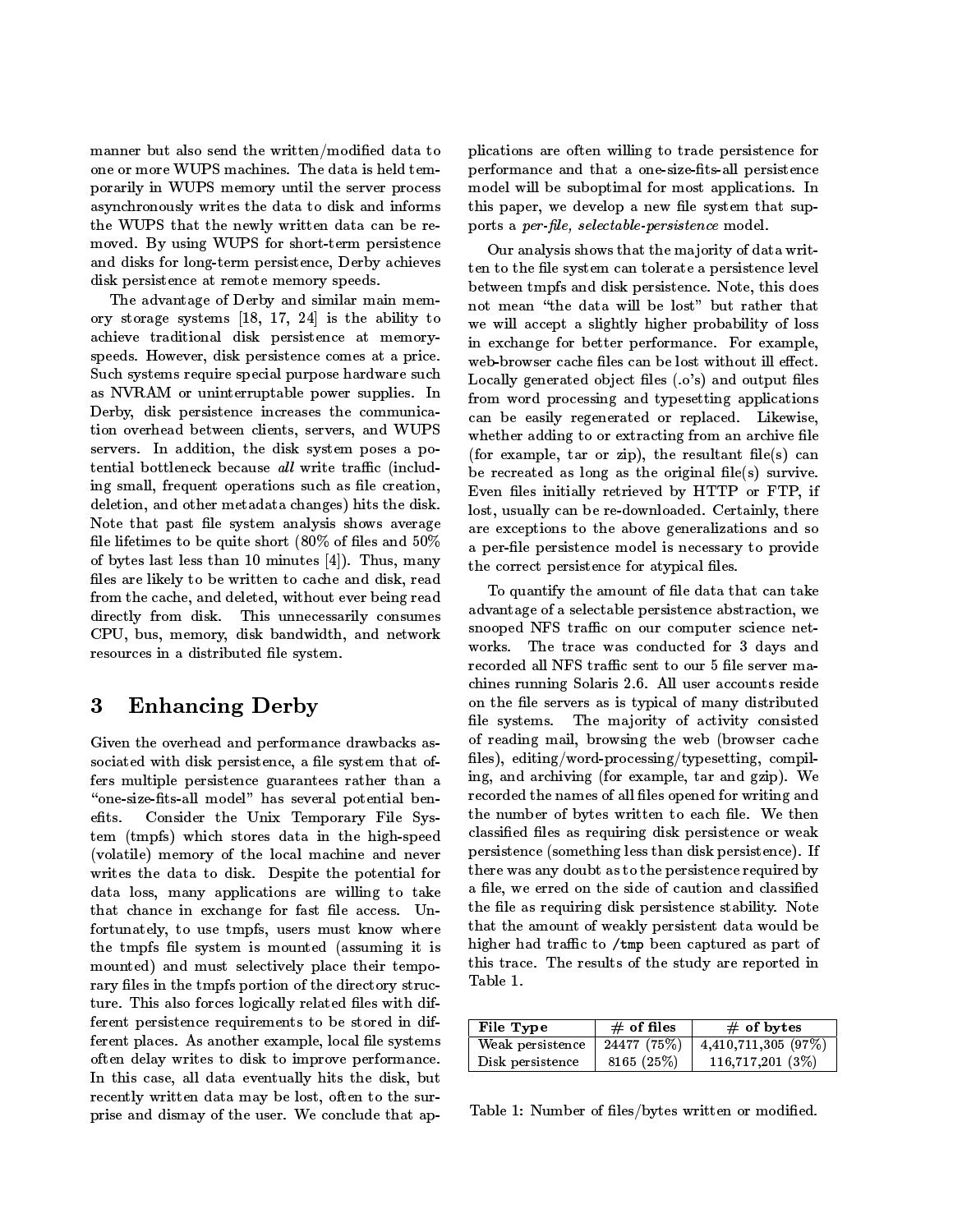Although  $25\%$  of files required disk persistence, most of these files were small text files (.h and .c files for example) created with an editor and did not require memory-speed write performance. Diskpersistent files also only accounted for a small portion of the total file system write traffic. Conversely, weakly persistent files made up the bulk of write traffic, consisting of compiler and linker output, LaTeX output (for example, .dvi, .log, and .aux files), tar files, Netscape cache files, and temporary files created by a variety of programs. From this we conclude that a large percentage of write traffic would trade weaker persistence guarantees for performance. Fur thermore, we believe that the aggregate memory space of current networks is ideal for storing weaklypersistent data requiring fast access.

#### $\overline{\mathbf{4}}$ **MBFS Overview**

Our objective was to replace Derby's (and conventional file systems') one-size-fits-all persistence model with a configurable persistence model thereby  $\mathbf{4.1}$ removing the need for non-volatile memory and the other overheads of disk persistence. The new design, called MBFS (Memory Based File System), is motivated by the fact that current distributed systems contain massive amounts of memory storage in many cases tens or hundreds of gigabytes. The aggregate memory space, consisting of both local and remote memory, can be used to provide highspeed file storage for a large portion of file traffic that does not require conventional disk persistence. These files are often short lived and require fast access. In MBFS, memory rather than disk serves as the primary storage location for these files. Disks, tapes, writable CD's, and other high-latency devices are relegated to the role of archival storage, out of the critical path of most file operations.

MBFS supports a continuum of persistence guarantees and allows applications to select the desired persistence on a per-le basis. Weaker persistence guarantees result in better performance than strong persistence guarantees, allowing applications with weak persistence requirements to avoid the performance penalties and overheads of conventional diskpersistent models.

Because systems cannot guarantee persistence (data will not be lost under any circumstance), they actually only guarantee \the probability of persistence" or "the probability the data will not be lost." In conventional file systems, persistence is defined as (1-(probability of disk failure)) , whereas MBFS

 $\sigma_{\text{H}}$  means the political portability. As a result, supports any persistence probability. The difficulty in supporting such a continuum lies in an application's need to know exactly what each position in the continuum means. For example, what does it mean to select a persistence at the midpoint of the continuum, halfway between \will lose the data immediately" and "will keep multiple almost indestructible copies"? The midpoint definition depends on the the devices used to store the data, their failure characteristics, and if or when data is archived to more persistent storage. Also, the same persistence probability can be implemented different ways. For example, storing data in two NVRAM's may have an equivalent persistence probability to storing the data on an inexpensive disk. Exposing applications to the details of the storage devices and their failure rates is undesirable as it complicates the file system interface and ties the application to the environment, MBFS attempts to hide these details from the application.

### 4.1 Storage Hierarchy

To clarify the "guarantees" provided at different settings of the persistence spectrum without binding the application to a specic environment or set of storage devices, MBFS implements the continuum, in part, with a *logical storage hierarchy*. The hierarchy is defined by  $N$  levels:

- 1. LM (Local Memory storage): very highspeed volatile storage located on the machine creating the file.
- 2. LCM (Loosely Coupled Memory storage): high-speed volatile storage consisting of the idle memory space available across the sys-
- 3.  $-N$  DA (Distributed Archival storage): slower speed stable storage space located across the system.

Logically, decreasing levels of the hierarchy are characterized by stronger persistence, larger storage capacity, and slower access times. The LM level is simply locally addressable memory (whether on or o CPU). The LCM level combines the idle memory of machines throughout the system into a loosely coupled, and constantly changing, storage space. The DA level may actually consist of any number of sublevels (denoted  $DA_1, DA_2, ..., DA_n$ ) each of increasing persistence (or capacity) and decreasing performance. LM data will be lost if the current machine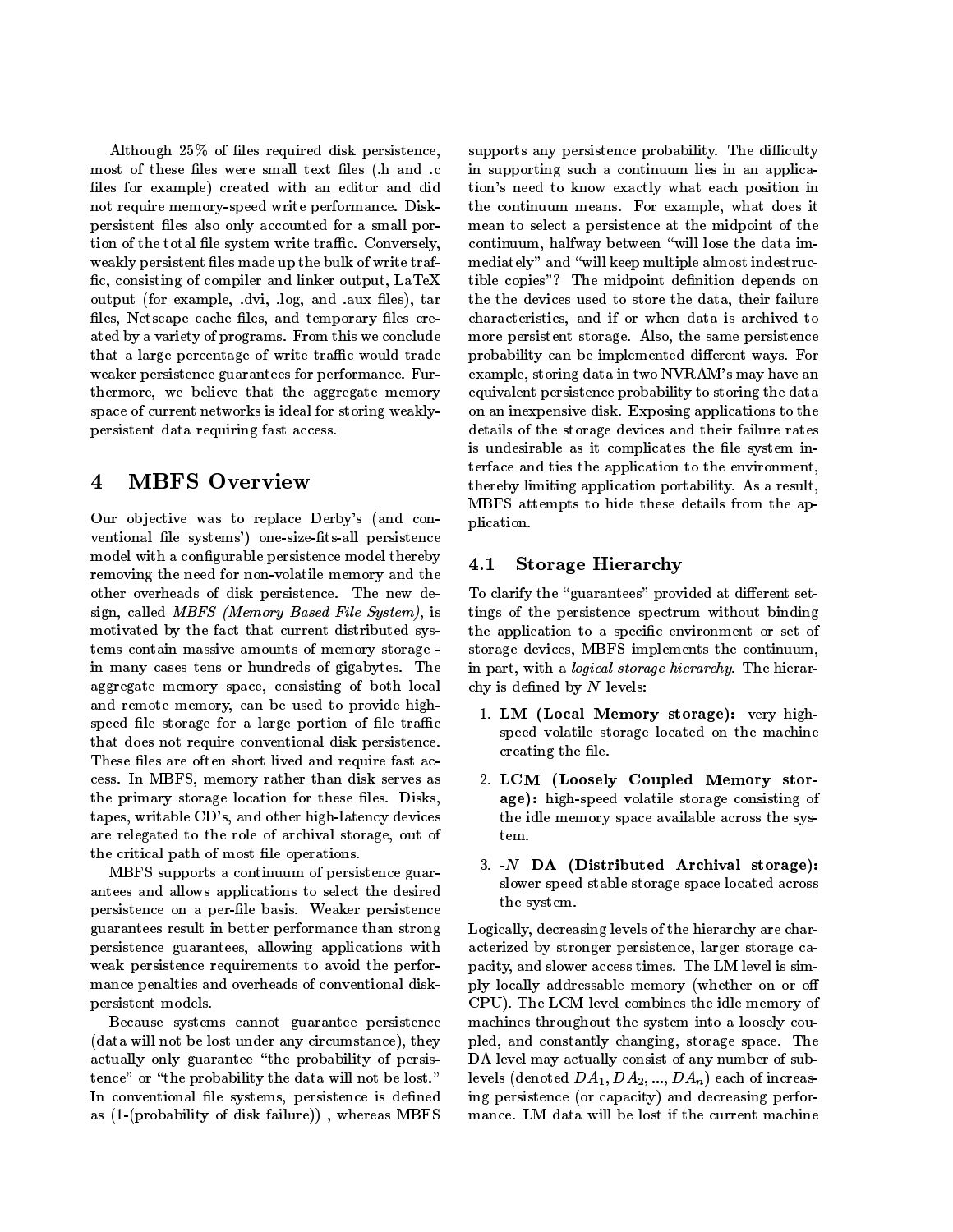crashes or loses power. LCM data has the potential to be lost if one or more machines crash or lose power. DA data is guaranteed to survive power outages and machine crashes. Replication and error correction are provided at the LCM and DA levels to improve the persistence offered by those levels.

Each level of the logical MBFS hierarchy is ultimately implemented by a physical storage device. LM is implemented using standard RAM on the local machine and LCM using the idle memory of workstations throughout the network. The DA sub-levels must be mapped to some organization of the available archival storage devices in the system. The system administrator is expected to define the mapping via a system configuration file. For example, DA-1 might be mapped to the distributed disk system while DA-2 is mapped to the distributed tape system.

Because applications are written using the logical hierarchy, they can be run in any environment, regardless of the mapping. The persistence guarantees provided by the three main levels of the hierarchy  $(LM, LCM, DA<sub>1</sub>)$  are well defined. In general, applications can usethe other layers of the DA to achieve higher persistence guarantees, without knowing the exact details of the persistence guaranteed; only that it is better. For applications that want to change their storage behavior based on the characteristics of the current environment, the details of each DA's persistence guarantees, such as the expected meantime-till-failure, can be obtained via a stat() call to the file system. Thus, MBFS makes the layering abstraction explicit while hiding the details of the devices used to implement it. Applications can control persistence with or without exact knowledge of the characteristics of the hardware used to implement it.

Once the desired persistence level has been selected, MBFS's loosely coupled memory system uses an addressing algorithm to distributedata to idle machines and employs a migration algorithm to move data off machines that change from idle to active. The details of the addressing and migration algorithms can be found in [15, 14] and are also used by the archival storage levels. Finally, MBFS provides whole-file consistency via callbacks similar to Andrew[19] and a Unix security and protection model.

### 4.2 File Persistence

The continuity of the persistence spectrum is provided by a set of per-file *time constraints* (one for

each level of the storage hierarchy) that specify the  $\ldots$  matrix of time that  $\ldots$  and the modified data modified data modified data may be a set of the set of  $\ldots$ reside at each level before being archived to the next level of the storage hierarchy. Since each level of the storage hierarchy has increasing persistence guarantees, the sooner data is archived to the next level, the lower its possibility of loss. Conversely, if data plans to linger in the higher levels, the chance of that data surviving decreases. A daemon process tracks modified data at each storage level, archiving the data to the next lower level within the prescribed amount of time. When data is archived to the next level, it continues to exist at the current level unless space becomes scarce.

Conceptually, as the cost of recreating the data increases, so should the file's persistence level. For example, while a file may be relatively easy to regenerate (for example, an executable compiled from sources) and may never need to hit stable storage, moving it to stable storage after some period of time can prevent the need for the data to be regenerated later (for example, after a power failure). If a file is highly active (i.e., being written frequently), such as an object code file  $(.o)$ , the time delay prevents the intermediate versions of the file from being sent to lower levels of the hierarchy but will ultimately archive the data at some point in the future, after the active period has finished.

Although archiving of data to lower levels of the hierarchy occurs at predefined time intervals, there are several other events that can cause the archival process to occur earlier than the maximum time duration. First, the daemon may send the data to the next level sooner than required if the archiving can be done without adversely affecting other processes in the system. Most networks of workstations experience an inactive period each night. Consequently, modified files are often archived through all the levels at the end of each day regardless of how long their respective time constraints are. Second, some storage levels such as LM and LCM are limited in capacity. At such levels, modied data may need to be sent to the next level early to make room for new data. Lastly, a modified file may be archived to stable storage (DA level) earlier than required if one of the file's dependencies is about to be changed (see Section 6).

#### $\overline{5}$ **MBFS** Interface

In order to support variable persistence guarantees, we designed and implemented a new file system ab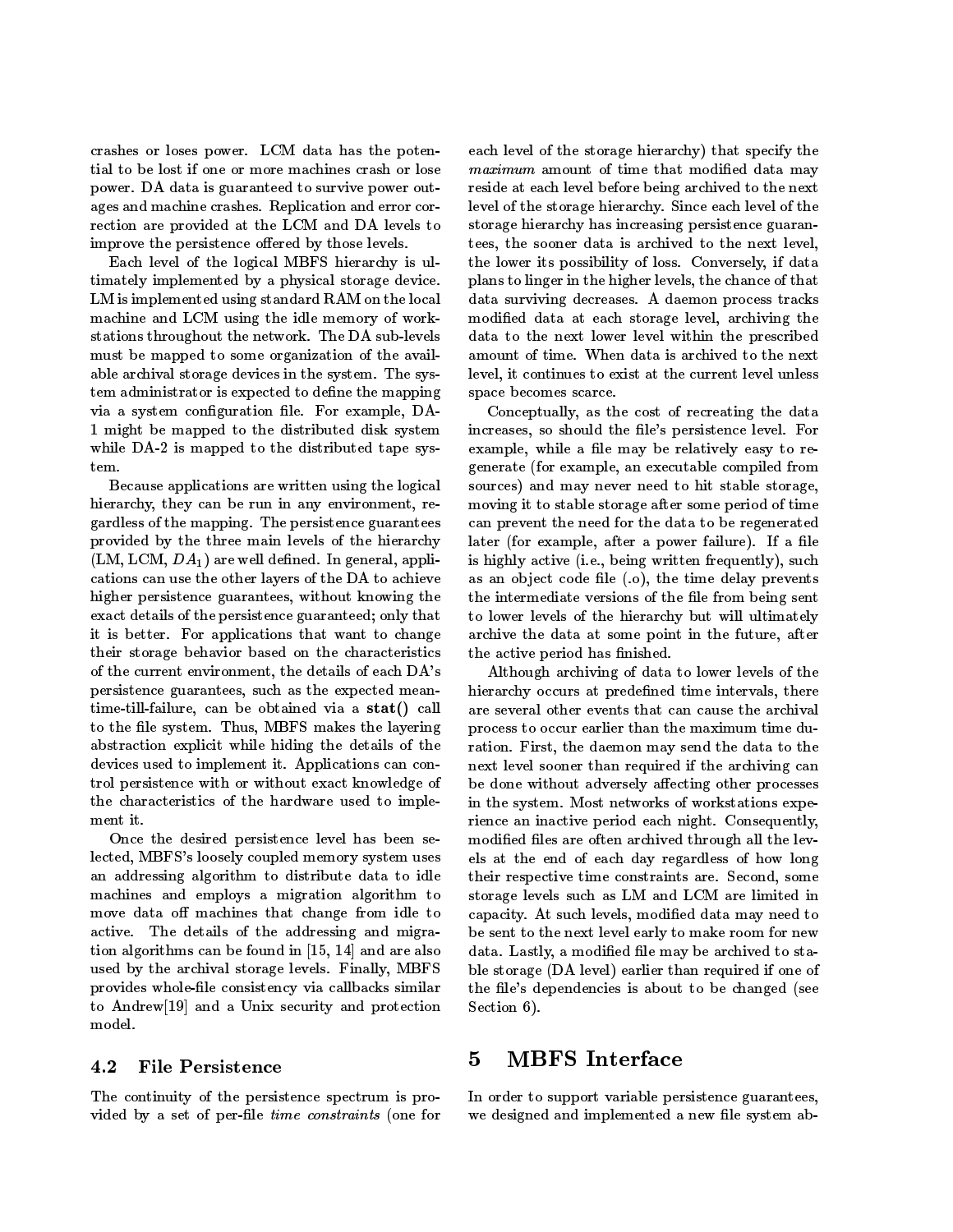straction with two major extensions to conventional file system interfaces: a storage abstraction extension and a reconstruction extension. The storage abstraction extension allows programmers to specify the volatility of a file. MBFS stores the low-level volatility specification as part of the file's metadata and uses callbacks to maintain metadata and block consistency. The reconstruction extensions allows the system to automatically recreate most data that has been lost. The reconstruction extension is de-

Although the MBFS logical storage hierarchy allows applications to specify the desired persistence, programmers will not use the system or will not make effective use of the system if the interface is too complex or difficult to select the correct persistence/performance tradeoff. While we expect many performance critical applications (for example, compilers, typesetters, web browsers,archival and compression tools, FTP) will be modified to optimize their performance using the new file system abstraction, we would like to offer MBFS's features to existing applications without the need to change them. In short, we would like to simplify the interface without sacricing functionality. To that end, we use a multi-level design: a kernel-level raw interface that provides full control over the MBFS logical storage hierarchy and programmer-level interfaces that build on the raw level to provide an easy-to-use interface to applications. The following describes the raw kernel-level interface and two programmer-level interfaces, the *category interface* and the *filename* matching interface. Note that additional interface lines in the line  $\mathcal{N}$ braries (such as le mean-time-to-failure) could also be implemented on top of MBFS's raw interface. Each library is responsible for mapping their respective volatility specifications to the low-level storage details that the kernel interface expects. Although we describe our extensions as enhancements to the conventional le system abstraction, the extension could also be cleanly incorporated into emerging extensible file system standards such as the Scalable I/O Initiative's proposed PFS[8].

### 5.1 Kernel Interface

The kernel interface provides applications and ad vanced programmers with complete control over the lowest-level details of MBFS's persistence specifica-structure: tion. Applications can select the desired storage level and the amount of time data may reside at a level before being archived. Applications must be rewritten to take advantage of this interface. For

this interface, only the open() routines are modi fied to provide volatility specification and to support the reconstruction extension.<sup>1</sup> Consequently, a file's volatility specification can be changed only when a file is opened. The open() call introduces two new parameters: one for specifying the volatility and one for specifying the reconstruction extension. The reconstruction parameter is discussed in Section 6.1.

The volatility specification defines a file's persistence requirements at various points in its lifetime. The volatility specification consists of a *count* and a variable size array of *mbfs\_storage\_level struc*tures described below. Each entry in thearray corresponds to a level in the logical storage hierarchy (LM, LCM,  $DA_1, ..., DA_n$ ). A NULL volatility specification is replaced by a *default volatility spec-* $\alpha$  is a system or a system or user contracting and  $\alpha$ file. The default volatility specification is typically loaded into the environment by the login shell or read by a call to a C-level library.

### typedeficient structure  $\mathbf{r}$  . The structure  $\mathbf{r}$ struct timeval time\_till\_next\_level; \*replication\_type;  $\overline{\phantom{a}}$  , and all  $\overline{\phantom{a}}$  are storaged in the storage in the storage in the storage in the storage in the storage in the storage in the storage in the storage in the storage in the storage in the storage in the st

- time\_till\_next\_level: Specifies the maximum amount of time that newly written or modied data can reside at this level without being archived to the next level of the hierarchy. Values greater than or equal to 0 mean that write() operations to this level will return immediately and the newly written data will be archived to the next level within time till next level time. Two special values of time till next level can be used to block future write() and close() operations. UNTIL CLOSE  $(-1)$  blocks the close operation until all file blocks reach the  $BEFORE-WRITE$   $(-2)$  blocks subsequent write() operations at this level until the data reaches the next level.
- replication\_type: This is used to specify the type of replication to use at this level.

For increased persistence, availability, and performance, MBFS supports data replication and striping as specified by the *replication\_type* field. The replication type field defines the type and degree of replication used for that level as defined by the following

<sup>1</sup> If the system supports other le open or le creation system calls (for example, the Unix creat() call), these calls also need to be modied to include a volatility and reconstruction extension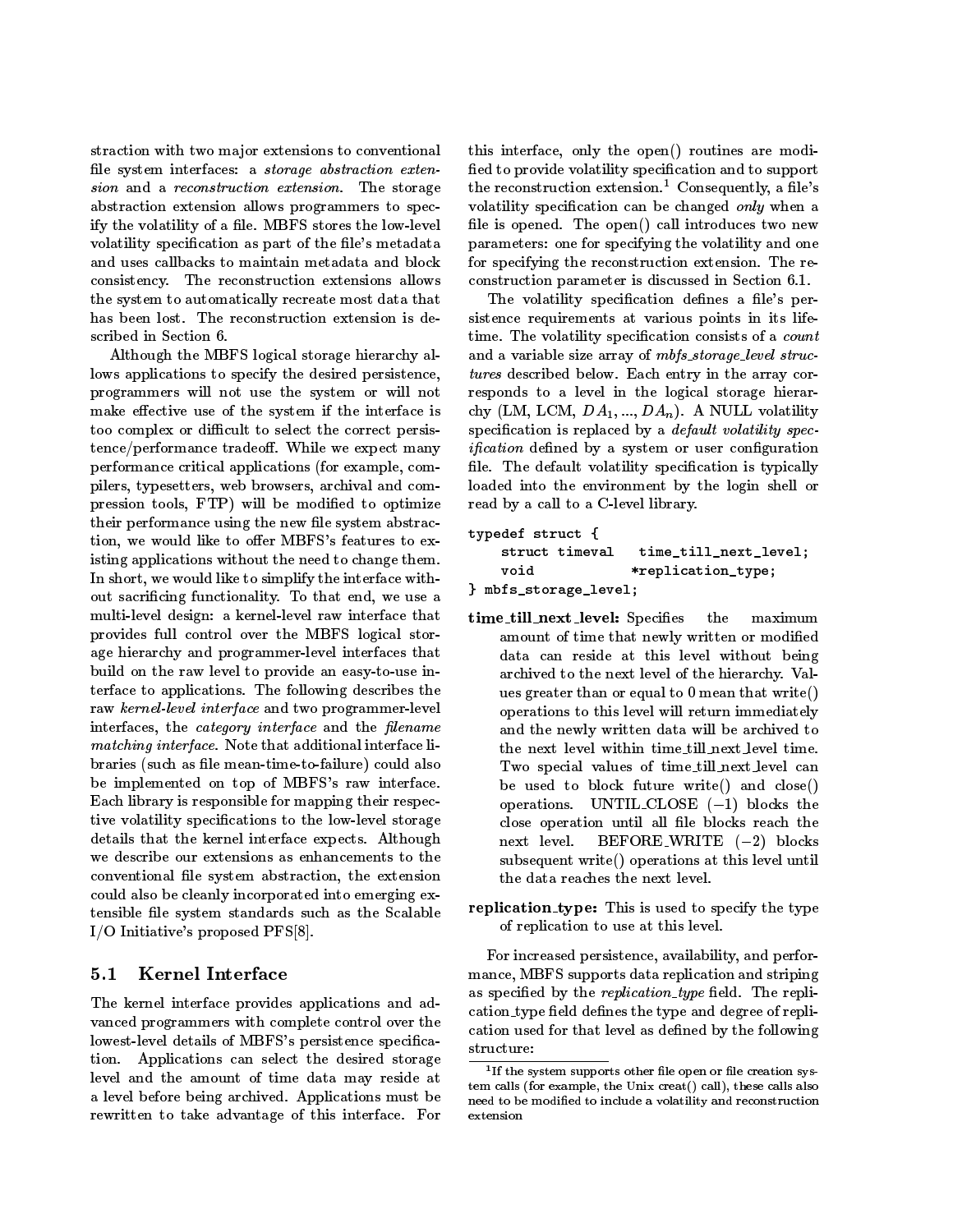```
typedeficient structure \mathbf{r} . The structure \mathbf{r}interesting the contract of the contract of the contract of the contract of the contract of the contract of the contract of the contract of the contract of the contract of the contract of the contract of the contract of th
      int Degree;
```
Type: A literal corresponding to the desired form of replication selected from SINGLE COPY, MIRRORING, and STRIPING [22]. SIN-GLE COPY provides no replication.  $\rm{MIR}$ RORING saves multiple copies on different machines. STRIPING distributes a single file and check bits across multiple machines. The default is SINGLE COPY.

 $\overline{\phantom{a}}$  , and a point  $\overline{\phantom{a}}$  , and  $\overline{\phantom{a}}$  , and  $\overline{\phantom{a}}$  , and  $\overline{\phantom{a}}$  , and  $\overline{\phantom{a}}$  , and  $\overline{\phantom{a}}$  , and  $\overline{\phantom{a}}$  , and  $\overline{\phantom{a}}$  , and  $\overline{\phantom{a}}$  , and  $\overline{\phantom{a}}$  , and  $\overline{\phantom{a}}$  , a

Degree: The number of machines to replicate the data on. If  $Type$  is SINGLE COPY this field is ignored. If MIRRORING, it defines the number of copies. If STRIPING, it defines the size of the stripe group.

Mirroring and striping increase reliability by ensuring data persists across single machine or disk failures. Because unexpected machine failures are not uncommon in a distributed system (for example, the OS crashes, a user accidentally or intentionally reboots a machine, user accidentally unplugs machine), replication at the LCM level greatly increases the probability LCM data will survive these

The kernel-level interface also requires modications to the system calls used to obtain a file's status or a file system's configuration information (for example, stat() and statvfs() in Solaris). For applications requiring complete knowledge of the environment, MBFS returns information about a file's persistence requirement, reconstruction information, or the estimated mean time to failure of each of the DA levels based on manufacturer's specifications. The raw kernel-level interface provides full control over a file's persistence, but this control comes at the price of elegance and requires that the application provide a substantial amount of detailed information on each open() call.

## 5.2 Category Interface

To simplify the task of specifying a persistence guarantee, the MBFS interface includes a user-level library called the category interface. The premise of the category interface is that many files have similar persistence requirements that can be classied into persistence categories. Thus, the category interface allows applications to select the category which most resembles the file to be created. Category names are predefined or user-defined ASCII character strings that are specified in the open $()$  call. The open $()$  call optionally also takes a reconstruction parameter like the kernel interface.

The category library maps category names to full volatility specications and then invokes the raw kernel-level interface. The mapping is stored in a process' environment variables which are typically loaded at login from a system or user-specific category configuration file. The environment variable is a list of (category name, volatility specification) pairs.

The system configuration file must minimally define the categories listed below to ensure portability of applications. Programmers and applications may also create any number of additional custom categories. The (minimal) system categories are divided into two sets. The first set defines categories based on the class of applications that use the file. The second set defines categories that span the persistence continuum. The continuum categories are useful for files that do not obviously fall into any of the predefined application classes. The application categories are:

- EDITED: Files that are manually created or manually edited and typically require strong persistence (for example, source code files, email messages, text documents, word processing documents).
- GENERATED: Files generated as output from programs that require very weak persistence because they can be easily recreated (for example, object files, temporary or intermediate file formats such as \*.aux, \*.dvi, \*.log, and executables generated from source code).
- MULTIMEDIA: Video, audio, and image files that are down-loaded or copied (as opposed to edited or captured multimedia data) such as gif, jpeg, mpeg, or wav files.
- COLLECTION: A collection of files (archive) create from other files in the system or down-load (for example,  $^*.\mathbf{Z}, ^*.\mathbf{gz}, ^*.\mathbf{tar}, ^*.\mathbf{zip})$
- DATABASE: Database files often of large size, requiring strong persistence, high-availability, and top performance.

Categories that span the persistence spectrum are (from most volatile to least volatile):

DISPOSABLE: Data that is to be immediately discarded (such as /dev/null).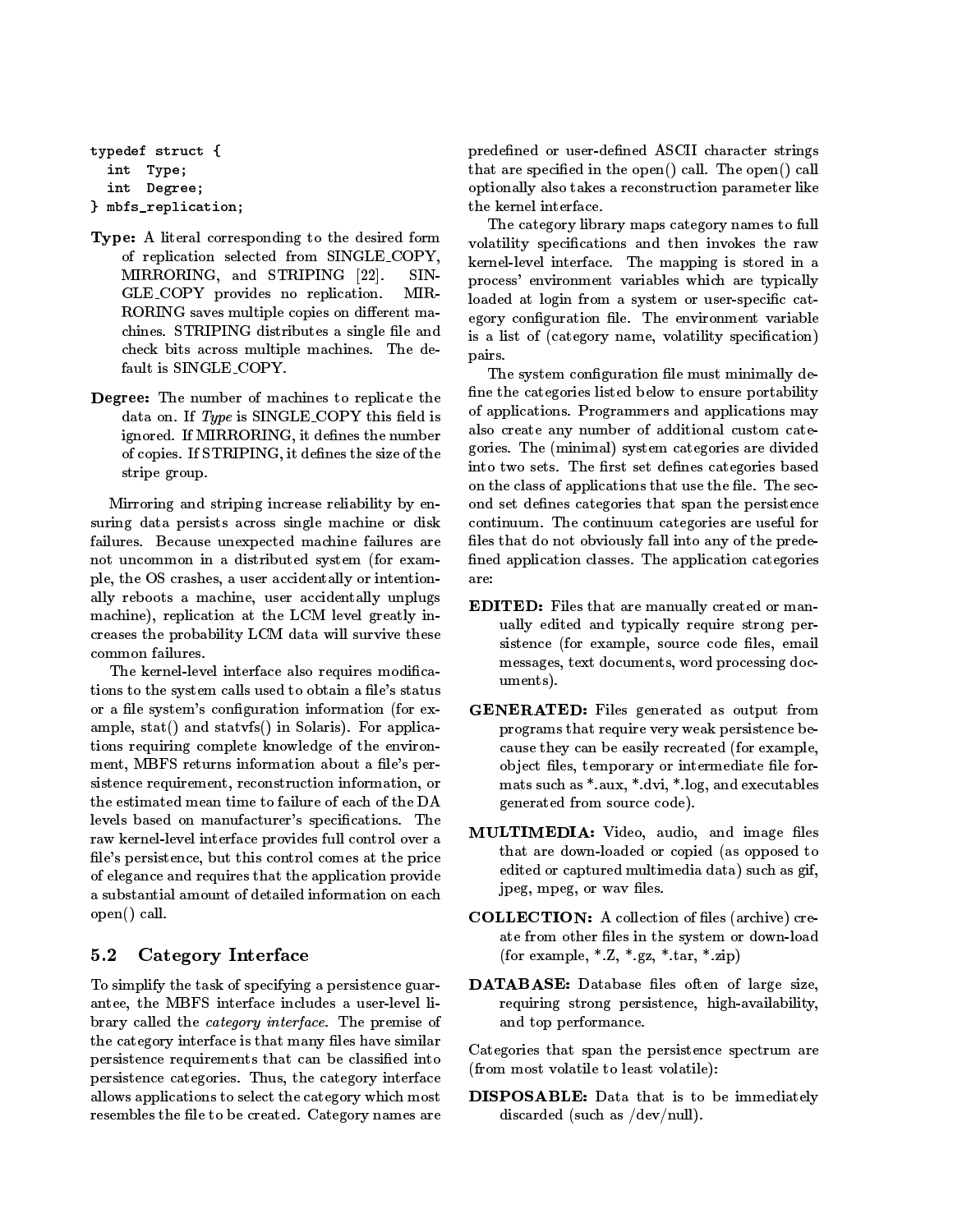- TEMPORARY: Temporary files that can be discarded if necessary and which will not reach  $DA<sub>1</sub>$ .
- EVENTUAL: Data can be easily recreated but should reach  $DA_1$  if it lives long enough (several hours or more).
- SOMETIME: Reconstructable data that is likely to be modied or deleted soon. If the data is not modied soon, the data should be archived to  $DA_1$  relatively soon to minimize the need for reconstruction (repeatedly generated object files).
- **SOON:** Data that should be sent to  $DA_1$  as soon as possible, but it is not a disaster if the data is
- **SAFE:** Data is guaranteed to be written to  $DA_1$ before the write operation completes.
- ROBUST: Data is stored at two or more DA levels.
- PARANOID: Data is replicated at multiple DA levels of the storage hierarchy.

#### $5.3$ Filename Matching Interface

The filename matching interface does not require any changes or extensions to the conventional open() operation in order to obtain variable persistence guarantees. Instead, it determines the volatility specification from the filename. The filename matching interface allows the user to define categories of files based on filenames. Consequently, applications (or existing software libraries) need not be rewritten to use the filename matching interface. To take advantage of MBFS's variable persistence, applications can either be re-linked or can install an open system call hook that intercepts all open operations and redirects them to the filename matching library. This allows legacy applications to benefit from MBFS's variable persistence model without being modied in any way.

The filename matching library maps filenames to full volatility specifications needed by the kernel. Like the category interface, the mapping is stored in environment variables loaded from system or user- 6 Reconstruction defined configuration files. The mapping consists of (regular expression, volatility specication) pairs. At open time, the library matches the filename being opened to a regular expression in the environment. If successful, the library uses the associated volatility specification, otherwise a default persistence is assigned.

#### **Metadata and Directories**  $5.4$

In most le systems, write() operations modify both the file data and the file's metadata (for example, file size, modification time, access time). Although it is possible to allow separate persistence guarantees for a file's metadata and data, if either the metadata or the data is lost, the file becomes unusable. Moreover, separate volatility specifications only complicates the file system abstraction. Consequently, MBFS's volatility specifications apply to both the file's data and its metadata.

A similar problem arises is determining how the volatility for directories is specied. In MBFS, directory volatility definitions differ from file volatility in two important ways.

First, all modications to directory information  $(e.g.,$  file create/delete/modify operations) must reach the LCM immediately so that all clients have a consistent view of directory information. Only the metadata needs to be sent to LCM. The file's modified data can stay in the machine's LM if the file's metadata was sent to the LCM and a callback is registered with the LCM, and the file's LM timeout has not occurred.

Second, a directory inherits its volatility specification from the most persistent file created, deleted, or modied in the directory since the last time the directory was archived. If a file is created with a volatility specification that is "more persistent" than the directory's current volatility specification, the directory's specication must be dynamically upgraded. If the directory was lost and thedirectory's persistence wasn't greater than or equal to its most persistent file, the file would be lost from the directory (even if the file's data is not lost). Once the directory is archived to level  $N$ , the directory's volatility specification for level  $N$  can be reset to infinity. This produces optimal directory performance. Assigning stronger persistence guarantees to directories than the files they contain degrades performance and wastes resources because of the unnecessary persistence costs.

The volatile nature of MBFS may result in lost file data due to unexpected failures. To encourage programmers and applications to select weaker persistence guarantees, MBFS aids in theprocess of restoring lost data. It should be noted that restoration is a mechanism that is applicable to many, but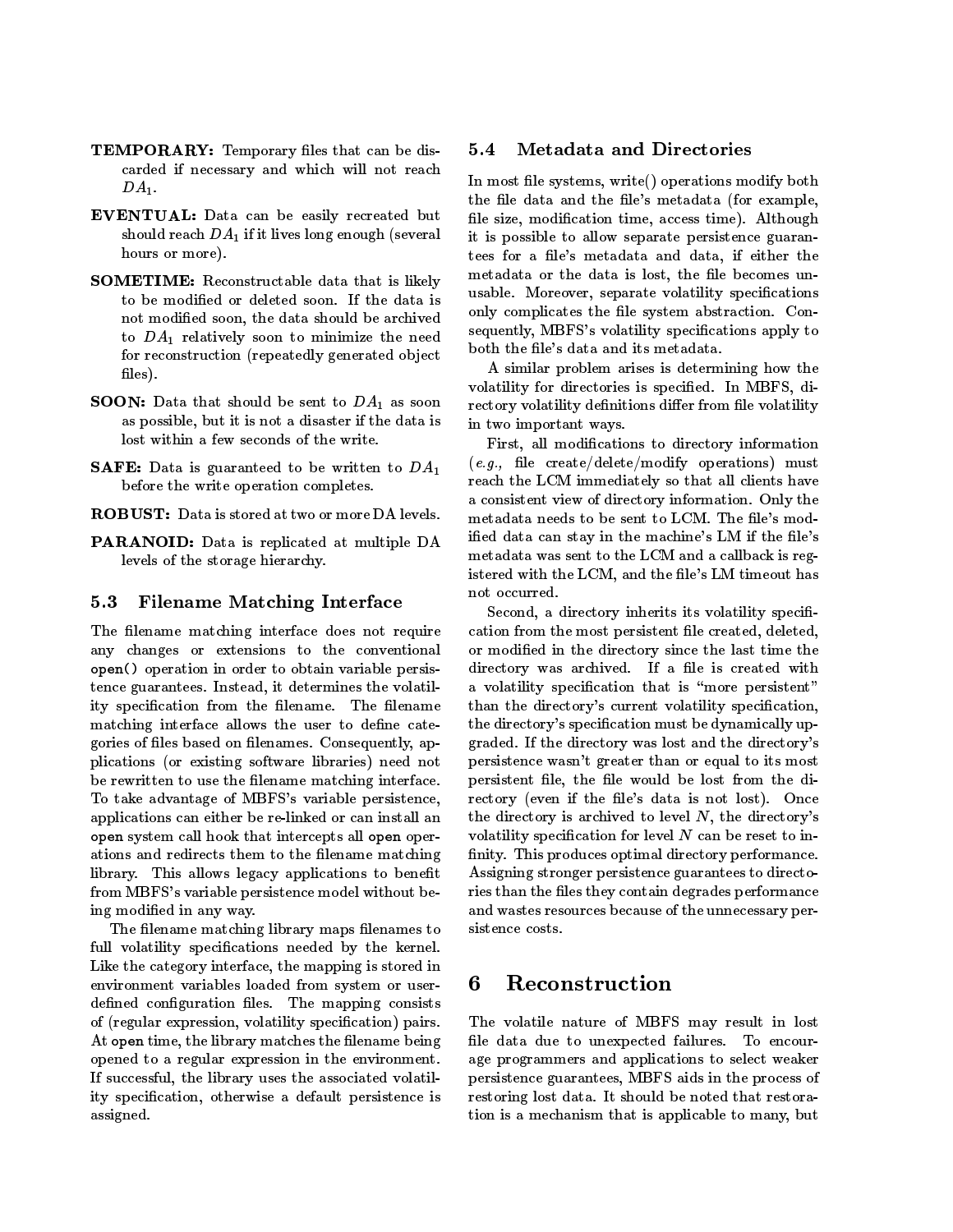not necessarily all, files. In other words, the restoration mechanism cannot guarantee successful reconstruction. Some aspects of the environment (for example, date, time, software versions, access to the network) in which the program was originally run dencies: may be impossible to capture or recreate and may render reconstruction impossible. In these few cases, manual reconstruction or disk persistence should be used. However, if data is committed to stable storage within some reasonably short period of time, such as 24 hours, the environment is unlikely to change signicantly during the volatile interval when reconstruction may be necessary. Therefore, we believe a large percentage of performance-critical files can use the reconstruction mechanism to achieve improved performance without fear of data loss or manual restoration.

MBFS supports two methods for restoring lost data: manual reconstruction and automatic recon struction. The most obvious and painful method is manual reconstruction in which users manually reruns the program that originally created the lost file. The second approach relieves the user of this burden by having the file system automatically reconstruct lost files after system failures. Prior to a failure, the user or application specifies the information needed to reconstruct the volatile file. Using this information, the file system automatically reconstructs the lost data by re-executing the appropriate program in a correct environment.

#### The Reconstruction Extension  $6.1$

The MBFS open() call in the kernel, category, and filename matching interfaces optionally support a reconstruction parameter defined by the following structure:

```
typedefects the structure \mathbf{r}charged the charge of the construction of the construction of the construction of the construction of the construction of the construction of the construction of the construction of the construction of the construction of 
          envo<sub>ronment</sub> and the environment \mathbf{y}int num_dependencies;
          charged the process control of the property of the control of the control of the control of the control of the control of the control of the control of the control of the control of the control of the control of the contro
         int data_freshness;
          Bool reconstruct_immediately;
\mathcal{L} matrix \mathcal{L} reconstruction; the construction of \mathcal{L}
```
- reconstruction rule: A string containing the command-line that the system should execute to reconstruct the file.
- environment: An array of environment variables and values to be set in the shell before invoca-

tion of this file's reconstruction rule. If NULL, the current environment in assumed.

- data\_freshness: Specifies how "up-to-date" the contents should be with respect to it's depen-
	- LATEST DATA This corresponds to a guarantee that the file will always contain the newest possible data. The file should be reconstructed if any of its dependencies have changed. This feature can be used to implement intentional files.
	- $\mathbf{v} = \mathbf{v}$  ,  $\mathbf{v} = \mathbf{v}$  . The set system guarant  $\mathbf{v}$ tees that some version of the file data exists, not necessarily the latest. Unlike LATEST\_DATA, the file's contents are not regenerated when a dependency changes. Only if the data is lost will the data be regenerated. If a dependency is deleted, the reconstruction rule cannot be executed, so the system immediately archives the data to an DA level to ensure its persistence.
	- OLD DATA This guarantees that the file's contents will be based on versions of the dependencies as they existed at the time the file was created. Before the system will allow adependency to be changed or deleted, the system will ensure the data reaches an DA level because reconstruction might produce different data.
- when the system should execute the file's rereconstruct immediately: A boolean specifying
	- TRUE The system will invoke the reconstruction rule as soon as lost file data is detected or, if LATEST DATA is selected, as soon as a dependency is changed.
	- FALSE The system may postpone the in vocation of the reconstruction rule for any amount of time up until the file is referenced. This is the default.
	- num dependencies: The number of entries in the dependency array.
	- dependencies: An array of entries corresponding to the MBFS files on which the given file is dependent.

With the inclusion of dependencies and the LAT-EST DATA freshness quality, the reconstruction extension naturally provides an automatic form of the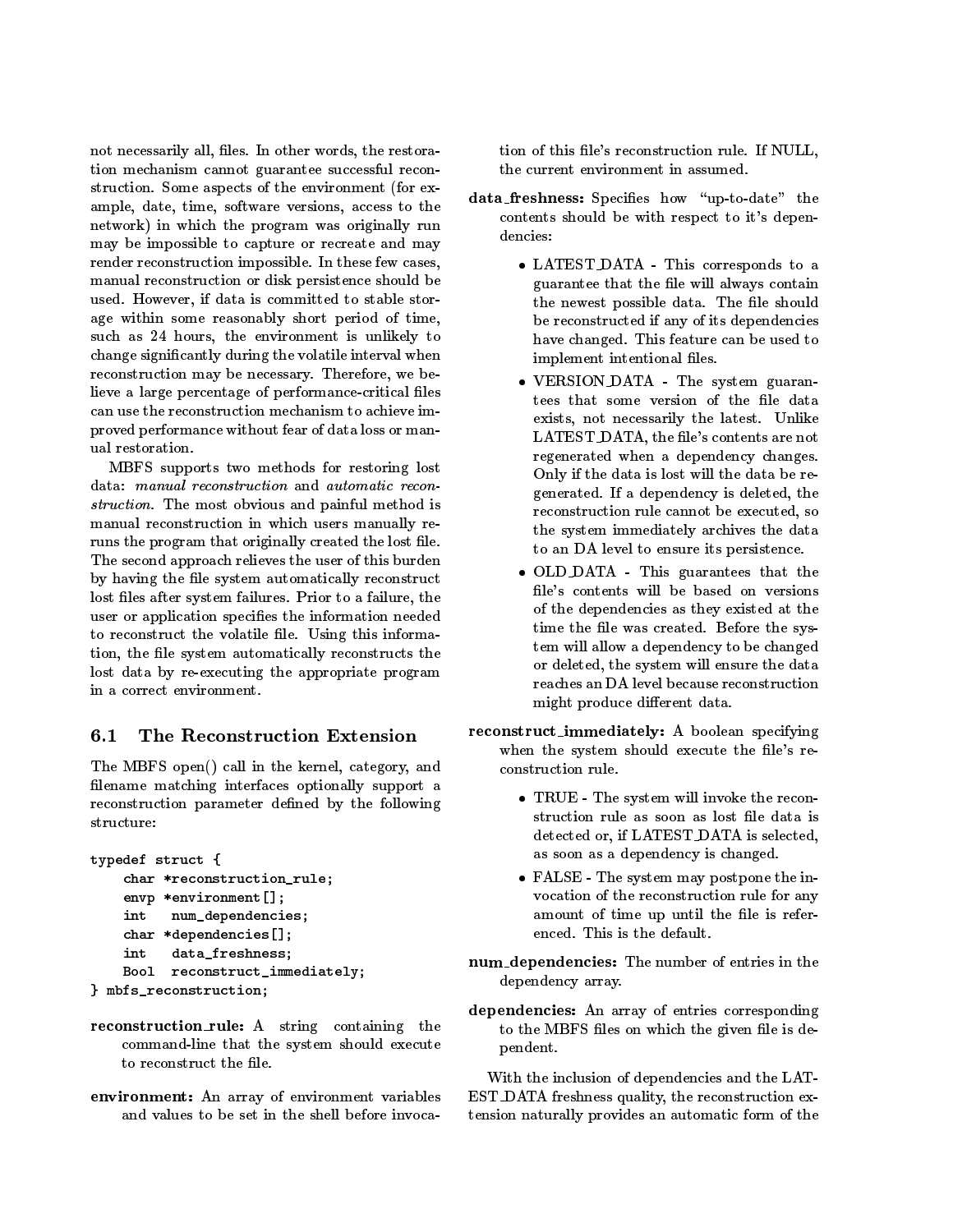Unix "make" utility and provides a form of intensional files. While an automatic "make" is useful in some circumstances, users may still invoke the standard make utility manually.

### $6.2$

**Reconstruction Environment**<br>stem must determine on which machine the<br>ould be run. Remembering the machine that<br>the file is useful but not sufficient. First, the<br>l machine may be down or heavily load at The system must determine on which machine the rule should be run. Remembering the machine that created the file is useful but not sufficient. First, the original machine may be down or heavily load at reconstruction time. Second, the original machine's environment may have changed since the file was created. Before a reconstruction rule is saved, MBFS collects the architecture and operating system of the machine and stores them with the reconstruction rule. At reconstruction time, the system searches for machines satisfying both architecture and OS, and chooses one of them on which to run the reconstruction rule. If no machine is found, an error message is sent to the owner of the file saying the file could not be reconstructed.

### $\overline{7}$ **MBFS** Prototype

To quantify the potential performance gains of a  $\frac{1}{(1661 \text{ms}, 100\%)}$ variable persistence model, we implemented a prototype MBFS system with support for LM, LCM, and  $DA<sub>1</sub>$  (via disks). The prototype runs on Solaris and Linux systems.The current prototype does not yet support the reconstruction extension. We then ran tests using five distinct workloads to evaluate which data can take advantage of variable persistence and to quantify the performance improvements that should be expected for each type of workload. Our tests compared MBFS against NFS version 3, UFS (local disk), and tmpfs. Only one point for UFS and tmpfs per graph are provided since distributed scalability is not an issue associated with localized file systems. In all but the edit test, no file data required disk persistence and typical performance improvements were in the range of three to seven times faster than NFS v3 with some tests almost two orders of magnitude faster.

The MBFS server runs as a multi-threaded userlevel Unix process, experiencing standard user-level overheads (as opposed to the NFS server which is in-kernel). Putting the MBFS in-kernel and using zero-copy network buffer techniques would only enhance MBFS's performance. The MBFS server runs on both Solaris and Linux. An MBFS server runs on each machine in the system and implements the



(b) Operation Improvement

Figure 1: Results of the large write throughput test.

LCM, and  $DA_1$  storage levels. The LCM component monitors the idle resources, accepts LCM storage/retrieval requests, and migrates data to/from other servers as described in [14]. Similarly, the  $DA<sub>1</sub>$  component uses local disks for stable storage and employs an addressing algorithm similar to that used by the LCM. To eliminate the improvements resulting from multiple servers (parallelism) and instead focus on improvements caused by variable persistence, we only ran asingle server when comparing to NFS.

The MBFS client is implemented as a new file system type at the UNIX VFS layer. Solaris and Linux implementations currently exist. MBFS clients redirect VFS operations to the LCM system or service them from the local cache. The system currently uses the filename-matching interface. The current implementation does not yet support callbacks, so the time till next level of LM must be <sup>0</sup> so data is flushed to the LCM to ensure consistency. The sys-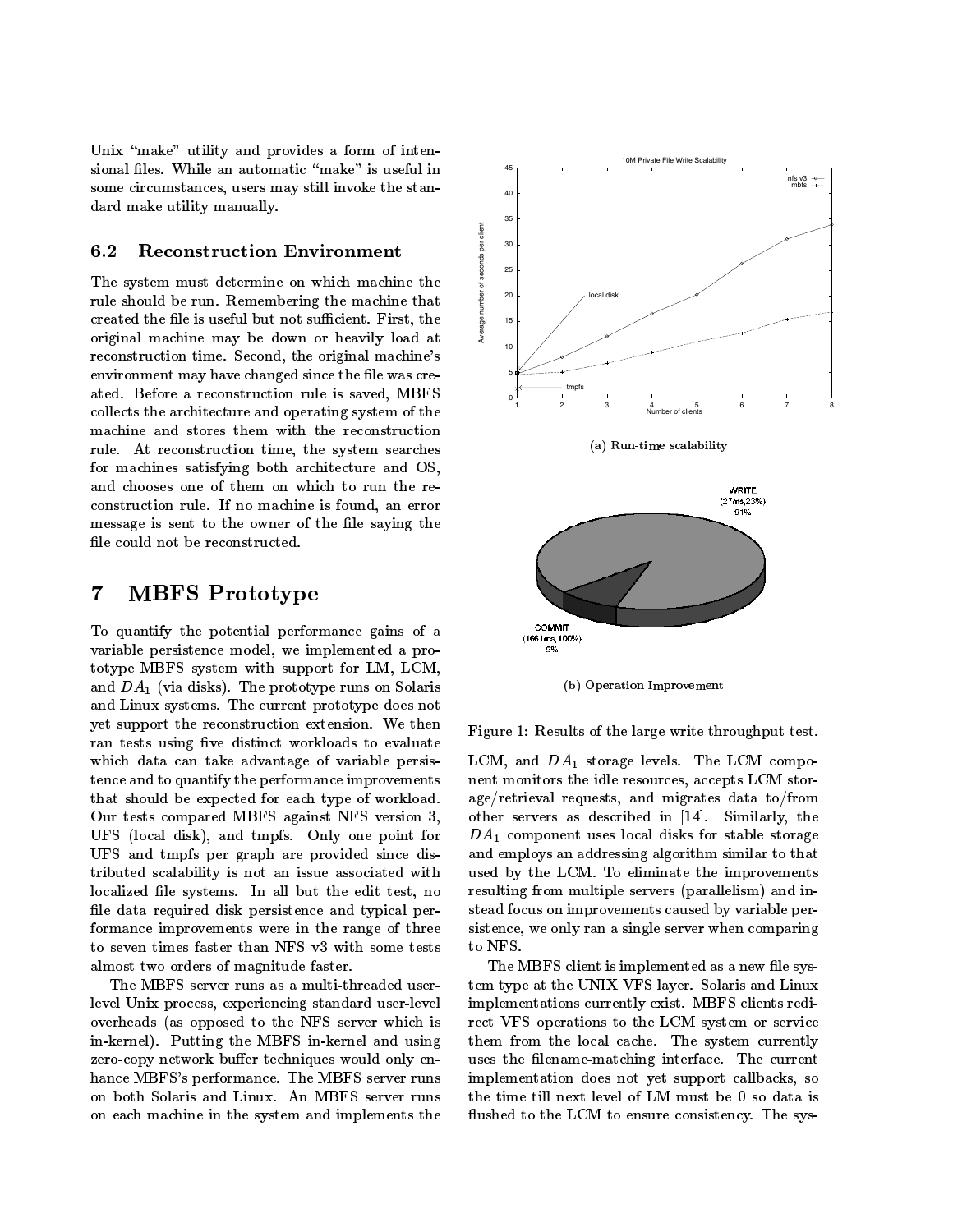

Figure 2: Results of the Andrew Benchmark.

tem currently provides the same consistency guarantees as NFS. Callbacks would improve the MBFS results shown here because file data could stay in the LM without going over the network. Replication is not currently supported by the servers. Commu nication with the LCM is via UDP using a simple request-reply protocol with timeouts and retransmissions.

#### $7.1$ Solaris Results

The MBFS and NFS servers were run on a SPARC 20 with 128 MB of memory and a Seagate ST31200W disk with a 10ms average access time. We ran up to 10 simultaneous client machines on each server. Each client was a SPARC 20 with 64 MB of memory and a 10ms Seagate local disk (for the UFS tests). Tmpfs tests used the standard UNIX temp file system. All machines were connected by a 100 Mbps Ethernet and tests were

Figure 3: Results of the small file  $_{\rm cre}$ ate/write/delete test.

run during the evening hours when the network was lightly loaded. We computed confidence intervals for each test. The confidence intervals were typically within 5% of the total runtime and as a result are not shown in thegraphs.

Five tests with different workloads were run:  $(1)$ write throughput for large files,  $(2)$  small file create/write/delete throughput,  $(3)$  a mixture of file and directory creation with large and small files,  $(4)$ a manualedit test, and (5) the Andrew Benchmark. Each of the tests focused on write traffic to files or directories. Read traffic was minimal and did not contribute to any speedups observed. Each test was run several times and averaged. The results show two graphs: (1) a line-graph illustrating the scalability of MBFS versus NFS in terms of total runtime, and  $(2)$ a pie-chart of the 10-client test describing how much each operation contributed to the overall speedup. Each slice of the pie-chart depicts the percentage of runtime improvement caused by that operation. The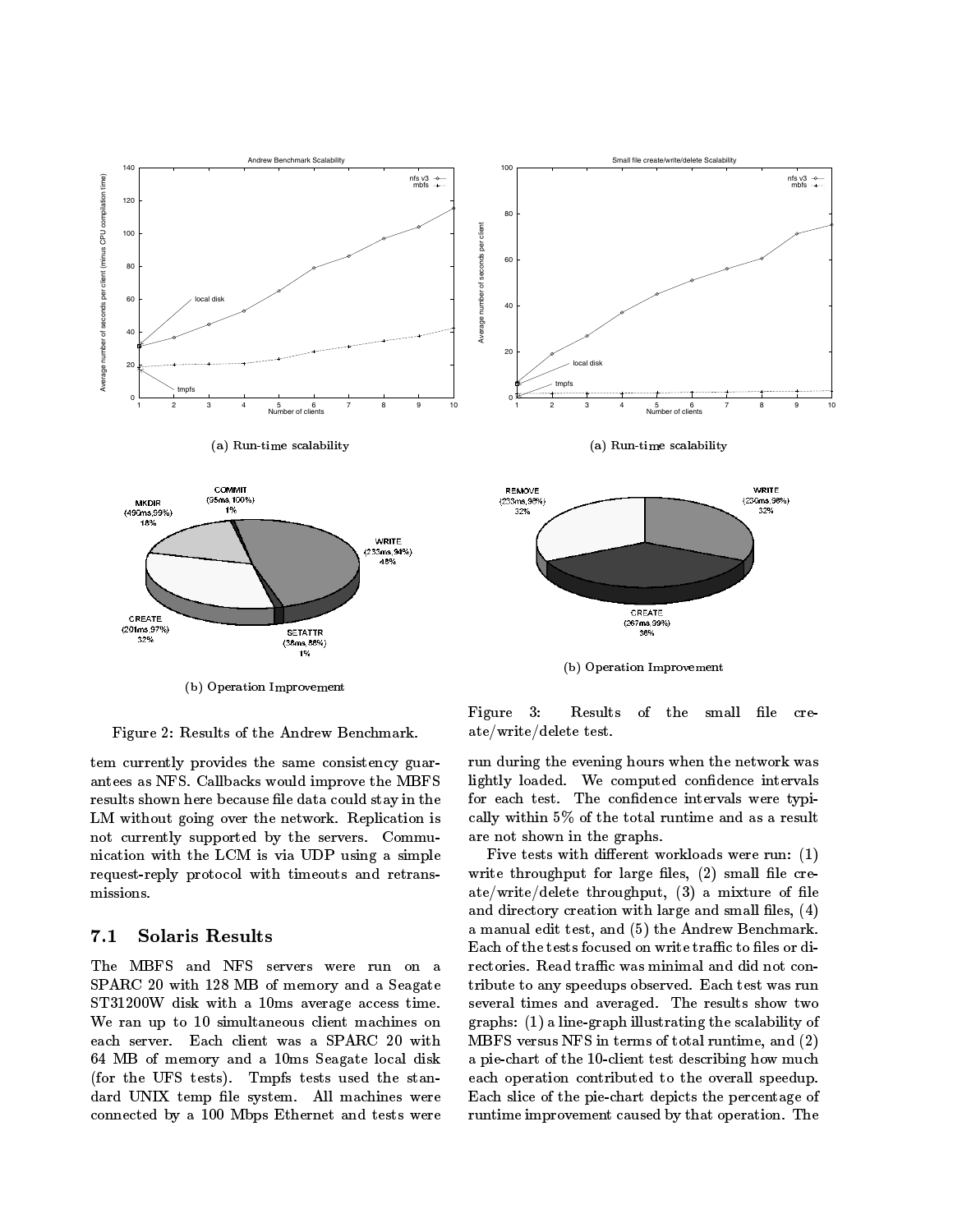

(b) Operation Improvement

Figure 4: Results of the untar test.

numbers in parenthesis list the average speedup over the user. NSF for the operation. The first number in the pair gives the absolutes speedup in milliseconds and the second number gives the relative speedup in terms of a percentage  $\left(\frac{NTStime}{NFStime}\right)$ .

To measure the baseline write performance, we used alarge-write throughput test. Each client creates a copy of an existing 10 MB file. Because the new file is a copy, disk persistence is not required. The original 10 MB files is preloaded into the client cache to eliminate read traffic from the test. Figure  $1(a)$  shows that MBFS performs better than NFS (despite NFS's use of asynchronous writes) because of contention at the disk. Note that as the  $\,8\,$  Related Work number of clients increases, the server's maximum receive rate quickly becomes the bottleneck in this test. Figure  $1(b)$  shows that  $91\%$  of the overall runtime savings were due to improved write operations, with 9% of the improvement arising from the fact

the MBFS does not issue a final commit operation. In other words, even when writes are asynchronous, the server response time is signicantly slower than MBFS memory-only writes.

Figure 2(a) shows the results of the Andrew Benchmark that tests several aspects of file system performance: making directories, copying files to those directories, scanning the directories, read the file contents, and perform a compilation. To more accurately isolate the file system performance, we subtracted the CPU time used by the compiler during the compilation phase. Because all the data and directories are generated or copied, none of the writes required disk persistence. Improvements range from 40% with one client (a perceivable improvement to the user) to as much as 64%. Figure 2(b) clearly illustrates that all savings come from operations that typically require disk persistence: mkdir, create, write, setattr, and commit.

Figure  $3(a)$  shows the results of the small file test where each client repeatedly (100 times) creates a file, writes  $1K$  of data, and deletes the file. The test measures directory and metadata performance and models applications that generate several small files and then deletes them (for example, compilers). The results are extremely impressive with MBFS processing 313 les per second compared with NFS's 13 per second at 10 clients.

Figures  $4(a)$  and  $4(b)$  show the results of untaring the TCL 7.5 source code. Untar is an I/O bound program that creates multiple directories and writes a variety of file sizes (all easily recreatable from the tar file). Again, the results are perceivably faster to

In all the tests MBFS outperformed both NFS and UFS (local disks). More surprising is how often MBFS challenged tmpfs performance despite the lack of callbacks in the current implementation. Similar performance tests were performed in a Linux environment with even better results since Linux's NFS version 2 does not support asynchronous writes.

Finally, we ran an edit test in which we edited various files, composed email messages, and created web pages. All files required disk persistence. As expected there was no, or minimal, performance gains.

Several researchers have investigate high-speed persistent storage techniques to improve write performance. Remote memory systems have also been proposed as a high-speed file caches. The following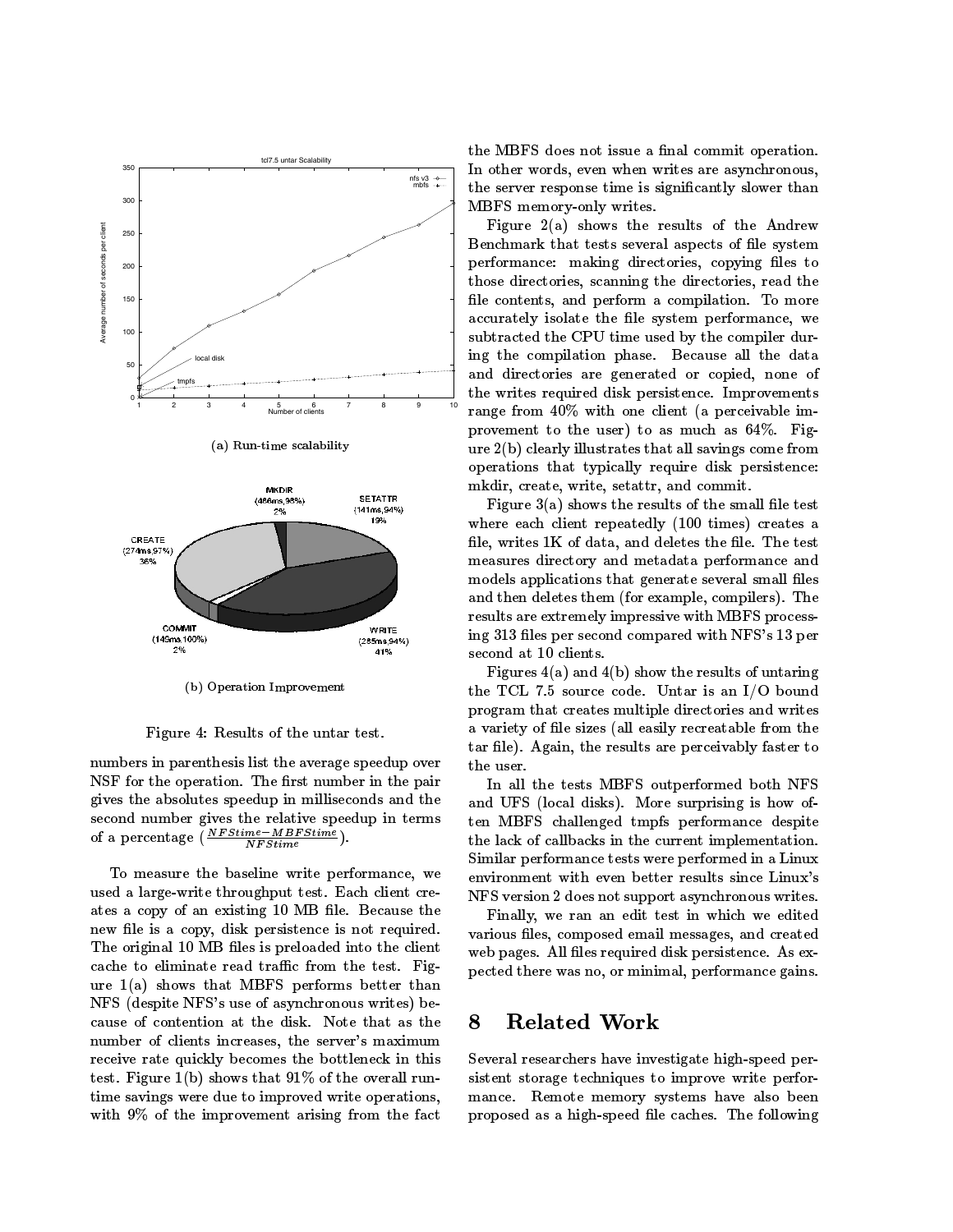briefly describes this related work.

#### Persistence vs. Performance 8.1

The performance penalties of a disk-persistent file storage model are well known and have been addressed by several file systems  $[3, 18, 6, 9, 5, 25, 20]$ . Unlike the application-aware persistence design we propose, the following systems have attempted to improve performance without changing the conventional one-size-fits-all disk-persistence file system abstraction.

The xFS file system [3] attempts to improve write performance by distributing data storage across multiple server disks (i.e., a software RAID [22]) using log-based striping similar to Zebra [16]. To maintain disk-persistence guarantees, all data is written to the distributed disk storage system. xFS uses metadata managers to provide scalable access to metadata and maintain cache consistency. This approach is particularly useful for large writes but does little for small

The  $\text{Harp}[18]$  and  $\text{RIO}[6]$  file systems take an approach similar to the one used by Derby. High-speed disk persistence is provided by outfitting machines with UPS's to provide non-volatile memory storage. 8.2 Harp also supported replication to improve availability. However, Harp used dedicated servers as opposed to Derby which uses the idle memory of any machine. RIO uses non-volatile memory to recover from machine failures and could be used to implement the non-volatile storage of Harp or Derby. Alternatively it could be used to implement memorybased writes on an NFS file server, but would not take advantage of the idle aggregate remote memory storage space like DERBY. Also, because RIO does not flush data to disk (unless memory is exhausted), UPS failures may result in large data losses. Because Derby only uses UPS's as temporary persistent storage, UPS failures are less catastrophic.

Other systems have introduced the concept of delayed writes (asynchronous writes) to remove the disk from the critical path. For example, conventional Unix file systems use a 30-second delayedwrite policy to improve write performance but create the potential for lost data. Similarly, Cortes et al. [9] describe a distributed file system called PAFS that uses a cooperative cache and has cache servers and disk servers. To remove disks from the critical path, PAFS performs aggressive prefetching and immediately acknowledges file modifications once they are stored in thememory of a cache server. Cache servers use a UNIX-like 30 second delayed write policy at which point they send the data to a disk server. The Sprite [20] file system assumed very large dedicated memory file servers and wrote all data to disk on a delayed basis creating the potential for lost data. A special call to flush data to disk could be invoked for applications worried about persistence. NFS version 3 [5] introduced asynchronous writes whereby the NFS server would place asynchronous writes in memory, acknowledge the write requests, and immediately schedule the new data block to be written to disk. Before an NFS client can close a modified file, the client would issue a commit operation to the NFS server. The NFS server will not acknowledge the commit until all the file's modified blocks have been committed to disk. The Bullet file server  $[25]$  provides a "Paranoia Factor" which when set to zero provides the equivalent of asynchronous writes. For other values, N, of the paranoia factor, the Bullet file server would replicate the file on N disks. Both NFS and Bullet write all data to disk, even short lived files. Tmpfs implements a ramdisk and makes no attempt to write data to disk.Tmpfs users understand that tmpfs files are volatile and may be lost at any time.

### **Remote Memory Storage**

A signicant amount of the large aggregate memory capacity of a network of workstations is often idle. Off-the-shelf systems provide access to this idle remote memory an order of magnitude faster than disk latencies. Therefore, many systems have been developed to make use of idle memory capacity, primarily for paging and caching.

Comer and Griffioen  $|7|$  introduced the remote memory model in which client machines that is a constructed machines that exhaust that exhaust the construction their local memory capacity paged to one of a set of dedicated remote memory servers. Each client's memory was private and inaccessible even if it was idle. Data migration between servers was not supported.

Felten and Zahorjan [11] enhanced the remote memory model to use any idle machine. Idle client machines advertise their available memory to a centralized registry. Active clients randomly chose one idle machine to page to. Like [7], data was not migrated among idle clients.

Dahlin et al. [10] describe an N-Chance Forwarding algorithm for a cooperative cache in which the file caches of many client machines are coordinated to form a global cache. N-Chance Forwarding tries to keep as many different blocks in global memory as it can by showing a preference for *singlets* (single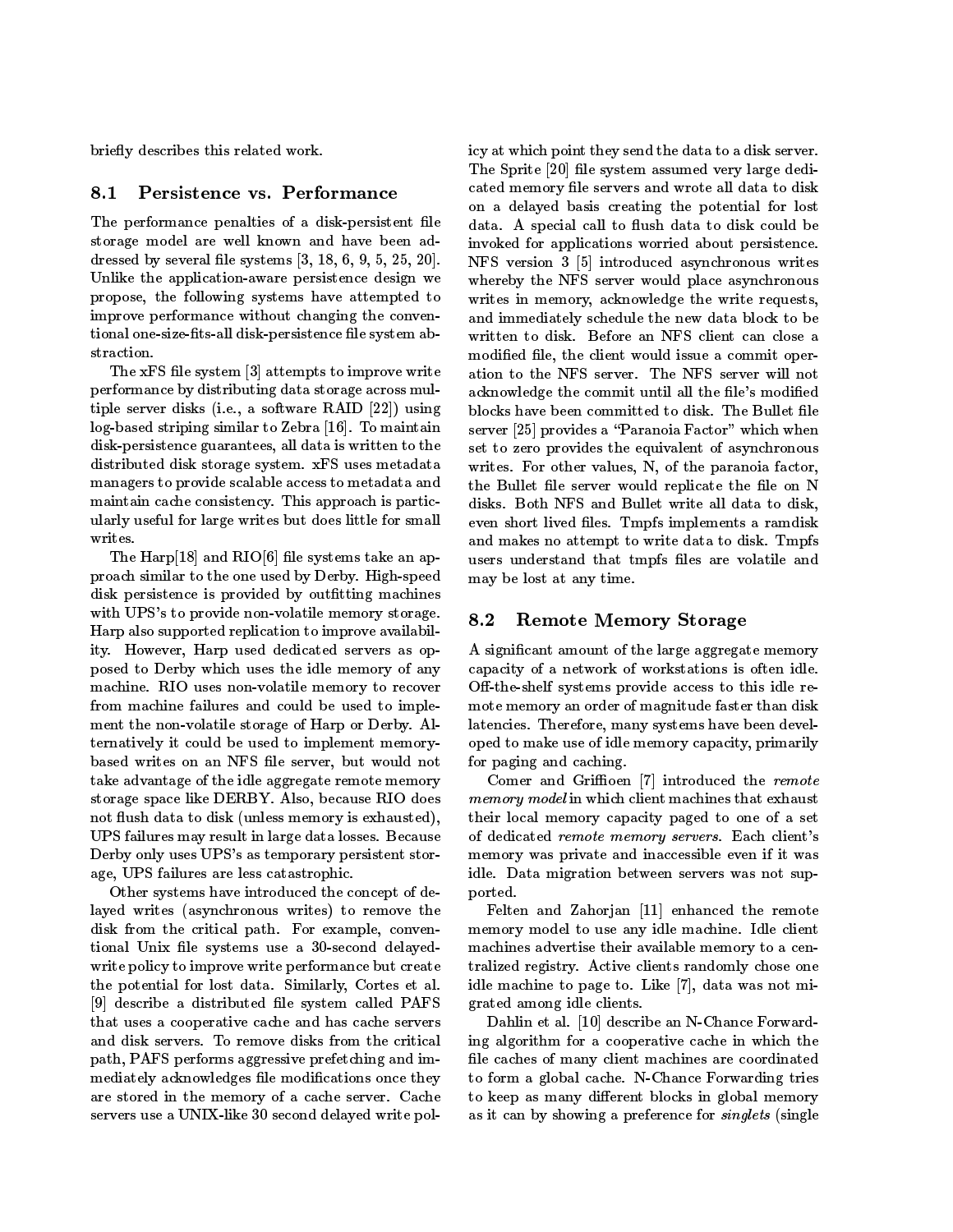copies of a block) over multiple copies. The cache only stores *clean* (unmodified) blocks. Thus, all file block modifications are written to the file server's disk. A similar approach is used in xFS[3] and PAFS[9].

Feeley et al. [13] describe the Global Memory Service  $(GMS)$  system that integrates global memory management at the lowest level of the operating system enabling all system and higher-level soft ware, including VM and the file cache, to make use of global memory. GMS uses per node page age information to approximate global LRU on a cooperative cache. Like N-Chance Forwarding, GMS's only stores clean file blocks and so all file writes must hit the file server's disk.

Hartman and Sarkar [23] present a hint-based cooperative caching algorithm. Previous work such as N-Chance Forwarding [10] and GMS [13] maintain facts about the location of each block in the cooperation of  $\mathcal{C}$ erative cache. Although block location hintsmay be incorrect, the low overhead needed to maintain hints outweighs the costs of recovering from incorrect hints. All file modifications are written to the tude or more. file server's disk so that if a hint is missing or incorrect, a client can always retrieve a block from the server. Using hints, block migration is done in a 10 manner similar to that of GMS [13]. Unlike MBFS, none of the above systems considers a client's CPU or memory load when deciding the movement or replacement of pages.

Franklin et al. [12] use remote memory to cache distributed database records and move data around using an algorithm similar in nature to that of Nchance forwarding. Client load was not considered by the data migration mechanism.

The Trapeze network interface [2] provides an additional order of magnitude improvement in remote memory latencies versus disk latencies by improving the network subsystem.

### 8.3 Application Aware Storage

The Scalable I/O Initiative (SIO), introduced a new file system interface  $[8]$  for parallel file systems. The interface enables direct client control over client caching algorithms, file access hints, and disk layout. As such, it is a suitable platform for integrating our proposed variable persistence model.

#### 9 9 Summary

In this paper we presented a new file system abstraction for memory-based file management systems. The abstraction is unique in the fact that it allows applications or users to control file persistence on a per-file basis. Applications that can tolerate weak persistence can achieve substantial performance improvements by selecting memory-based storage. The new abstraction has two major extensions to conventional file systems abstractions. First, applications can define a file's persistence requirements. Second, applications can specify rules to reconstruct le data in the unlikely event that it is lost. Analysis of current le systems indicates that a large percentage of write traffic can benefit from weak persistence. To support large amounts of data with weak persistence guarantees, we developed ahigh-speed loosely-coupled memory storage system that utilizes the idle memory in anetwork of workstations. Our prototype implementation of the MBFS system running on Solaris and Linux systems shows applications speedups of an order of magni-

## Acknowledgments

We would like to thank the anonymous reviewers for their helpful comments. We would also like to thank our shepherd, Darrell Long, for his insightful suggestions and comments. Also thanks to the CS570 class for using the system during the fall 1998 semester.

### References

- [1] A. Acharya, G. Edjlali, and J. Saltz. The Utility of Exploiting Idle Workstations for Parallel Computation. In Proceedings of 1997 ACM Sigmetrics International Conference on Measurement and Modeling of Computer Systems, Seattle, June 1997.
- [2] D. C. Anderson, J. S. Chase, S. Gadde, A. J. Gallatin, K. G. Yocum, and M. J. Feeley. Cheating the I/O bottleneck: Network storage with Trapeze/Myrinet. In Proceedings of the USENIX 1998 Annual Technical Conference, pages 143-154, Berkeley, USA, June 15-19 1998. USENIX Association.
- [3] T. Anderson, M. Dahlin, J. Neefe, D. Patterson, D. Roselli, and R. Wang. Serverless Network File Systems. In Proceedings of the 15th ACM Sympo sium on Operating Systems Principles, December 1995.